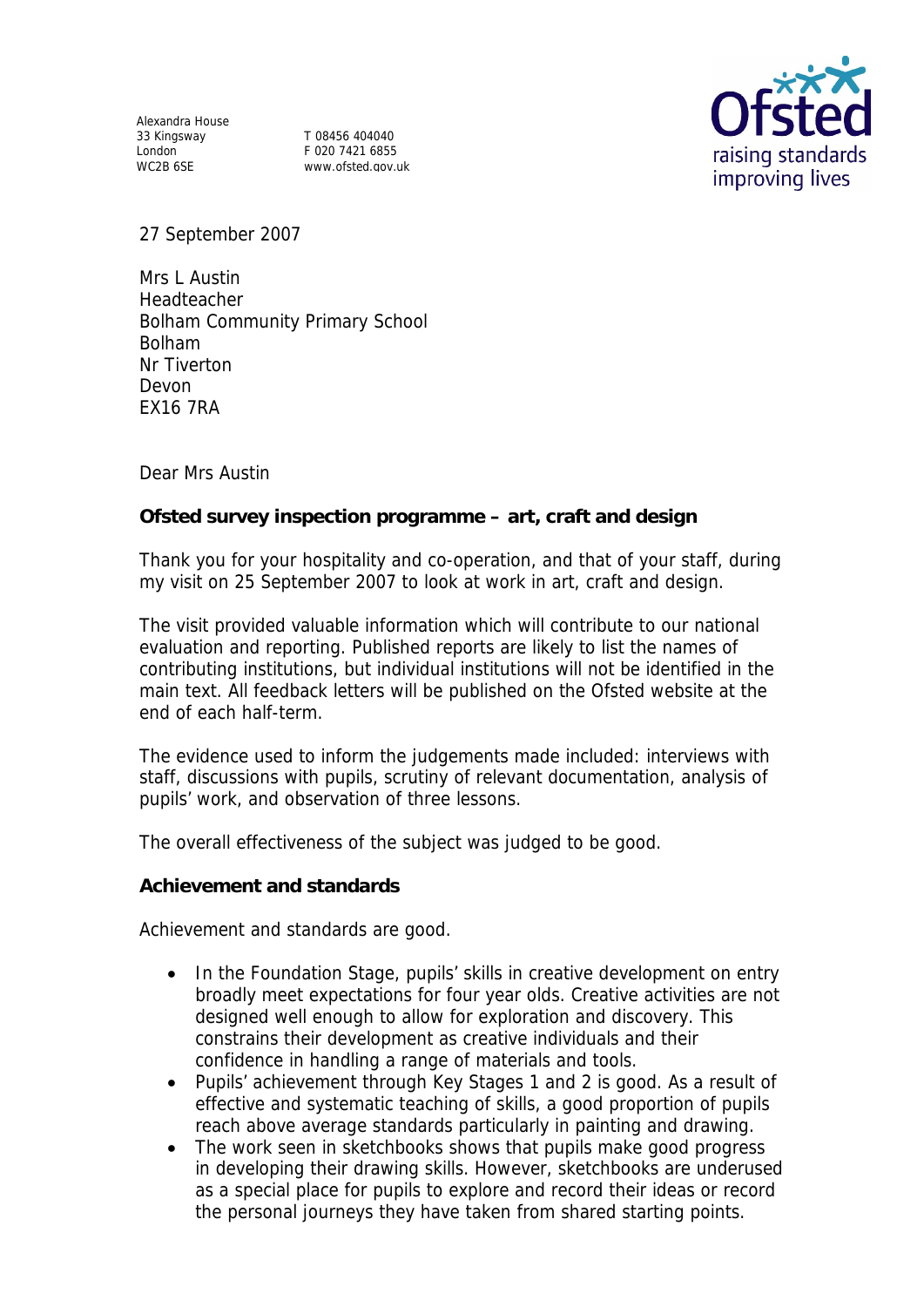- The pupils frequently make art that is personally meaningful to them, such as a beautifully crafted stained glass window in memory of a former pupil. Such opportunities are powerfully used by pupils to express their feelings through art and capture their awe and wonder.
- The pupils have a good knowledge and understanding of the work of European artists, craftworkers and designers of different times in history. However their knowledge of art from different cultures and continents is restricted by the limitations of the curriculum.
- The pupils show a high level of enjoyment in the subject. When lessons allow for pupils to freely explore and experiment they work with sustained interest and their behaviour is good.

## **Quality of teaching and learning**

The quality of teaching and learning is good overall.

- The best teaching enables pupils to develop their ideas over time. The teacher's extensive subject knowledge enables pupils to work confidently and productively.
- The pupils have access to a range of media and tools and opportunities to make personal choices. Innovation is actively encouraged leading to diverse and original finished work.
- Lessons are structured and based on good planning and assessment with clear intentions for what pupils will learn.
- The expertise of the school's artist in residence is used effectively to promote and develop pupils' creativity in the subject. The impact of specialist teaching is seen clearly in the outstanding quality of the work achieved by pupils.

## **Quality of the curriculum**

The quality of the curriculum is good overall.

- The needs and abilities of most learners are well served by the curriculum through systematic implementation of the school's well developed scheme of work for art and design. This ensures that pupils do not repeat units of work in mixed age classes.
- The curriculum in the Foundation Stage supports pupils adequately in developing and refining their skills in using tools and materials. However, opportunities for pupils to encounter experiences and resources to stimulate their curiosity and develop their ideas through imaginative play are too limited.
- The school flexibly uses allocated time for the subject to good purpose. For example, blocks of time are used appropriately for extended projects. Effective links with other subjects are also made.
- Community involvement through the subject is exceptionally strong. Parents and local residents regularly visit exhibitions of pupils' work at school and at local exhibition centres. Family Learning Week enables parents to accompany their children to participate in art and craft workshops of their choice in local schools.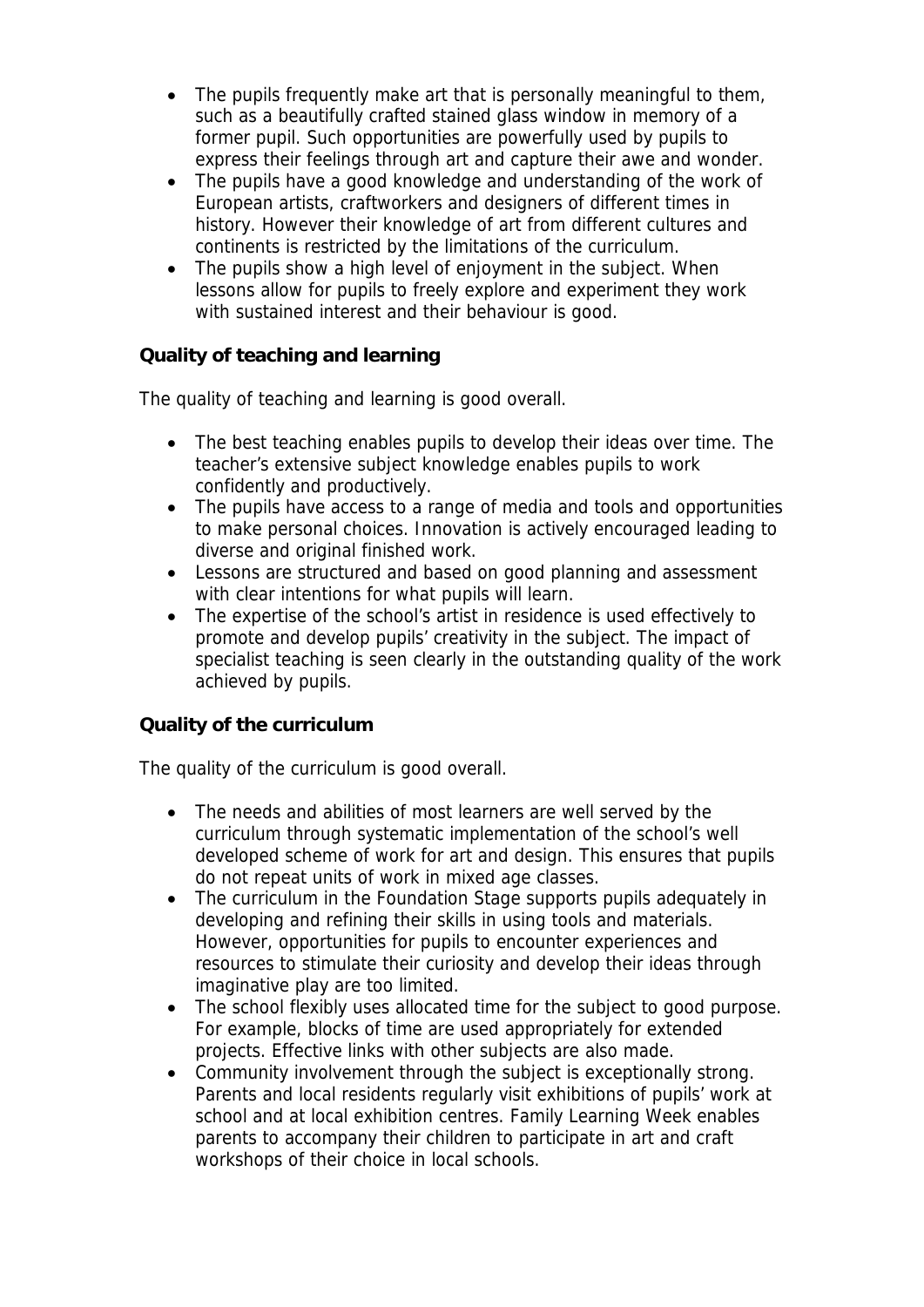• The curriculum introduces pupils to a good range of artists, craftworkers and designers but there are too few opportunities to learn about different cultures.

**Leadership and management** 

Leadership and management are good.

- The subject leader provides inspiration and clear direction about how the subject can be further developed, driven by her creativity, good subject knowledge and enthusiasm.
- The art and design policy is embedded in the whole school aims. The subject's high profile is evident in the interior of the building which is used as a gallery to exhibit good quality work produced by pupils. This is appreciated by pupils who say that it allows them to value each other's work.
- Very effective partnerships have been developed with a range of arts organisations as well as the local high school to support the school in providing a very wide range of good quality artistic experiences for its pupils.
- Assessment of pupils' progress is regular and the subject leader has a good understanding of standards reached by pupils in the subject. A well maintained portfolio of work provides guidance for staff in accurately levelling pupils' work.
- Teachers and teaching assistants receive regular training to broaden their experience and strengthen their skills.
- Monitoring and evaluation of the quality of teaching and learning is regular but insufficiently rigorous to ensure that points for improvement given to teachers are worked at and improved.

## **Subject issue**

**How creative are teaching, learning and outcomes in art, craft and design?**

- This is variable across the school. Where teachers' subject knowledge and expertise is strong, outcomes show originality. This is because the pupils are given ample opportunity to fully explore the potential of materials and tools and make choices. When teachers have predetermined ideas of what the finished product will look like, creativity is more limited.
- Assessment takes place at regular intervals during the school year. Pupils are encouraged to make comment on their own and each others' work and have a good understanding of how well their skills are developing. Assessment outcomes enable the school to identify pupils who are particularly gifted and talented in the subject. They attend master classes at the local high school to extend their skills.